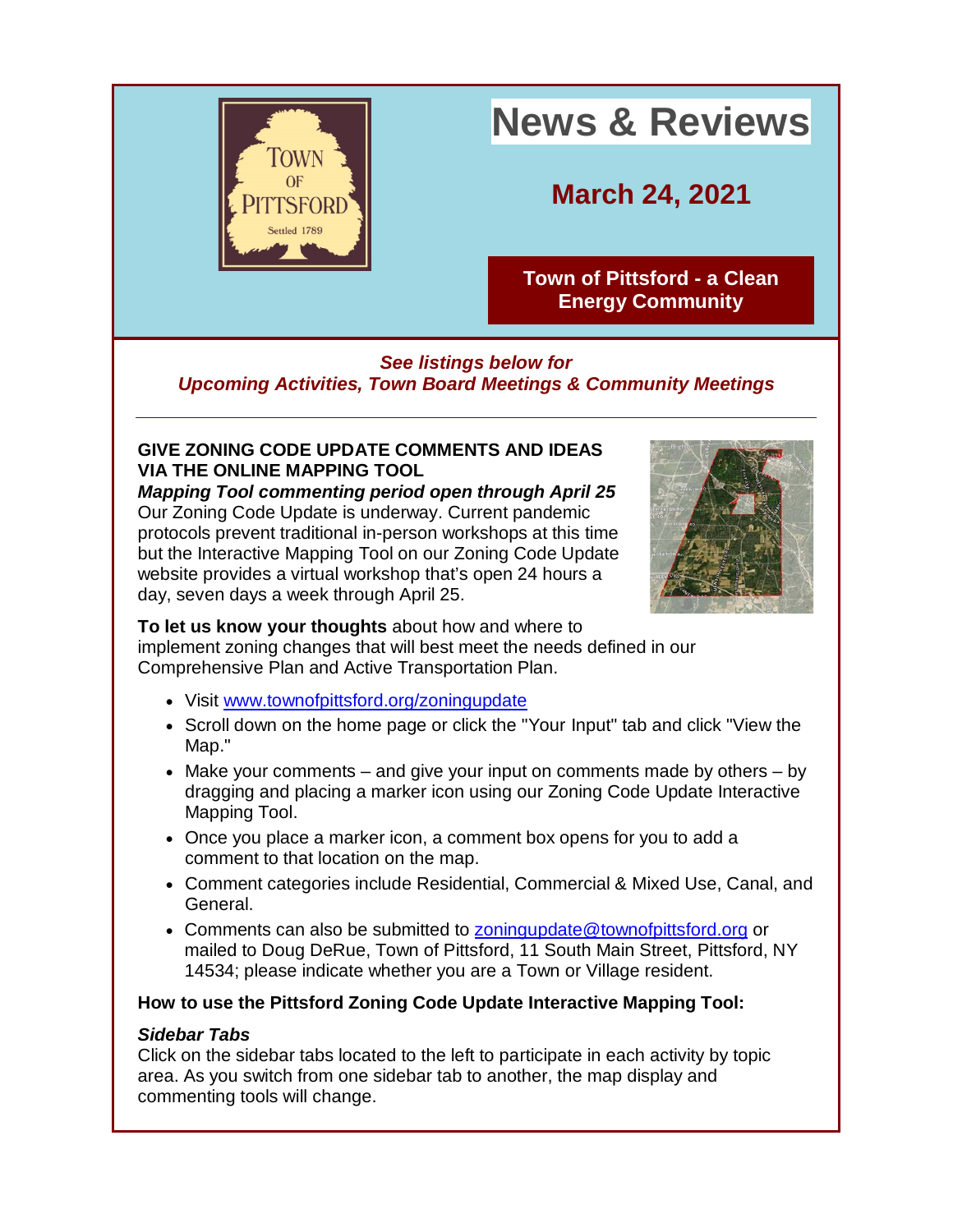#### *Navigating the Map*

To pan to a different location, click and drag on the map using your computer mouse (or finger for touch screens). To zoom in and out on the map, use the scrolling wheel on your mouse (or two fingers for touch screen), or use the zoom slider on the right side of the map.

#### *Using Markers*

**Comments can be added to the map by clicking and dragging the marker icons located above the map to your desired location on the map.** If using a mobile device, click "Add Comment," choose the marker icon you want to leave, pan and zoom to the correct location, and click "Place Marker Here." Then, fill out the comment box that pops up after the marker is dropped.

#### **You can also view and interact with existing comments by clicking on the comment markers on the map.**

Please remember, the commenting period via the **interactive map will close on April 25**.

Learn more about the Zoning Code Update, and find links to the Town's Comprehensive Plan, Active Transportation Plan, current Zoning Code, and other informational materials, on the **Zoning Code Update website** at [www.townofpittsford.org/zoningupdate.](http://r20.rs6.net/tn.jsp?f=001vGYnQEEn9Dr7pWe6QR9pkvIR3BfXMuc8937jggmtx-wDh7C9GPtvfcUClpPrLOtcissn00ZqYZm7LfDYEnNKnJkyqC2GWdOixLGuS_rq3hFe8trY7TYpq3-MKgcZvA3tudsPz7IWJ8PtOh3Jli21J8V37LStAjCTyDOeXb-IACA=&c=a256ri-a5MykarC7Wv64PtmhLEXR9MOxdRdb1DEXbyMDjIEG6chpzQ==&ch=eD3mScsc_qZlrffOmTCjpgKvAFhep9v7qlwYDavSmsSIHnQBDjs7LA==)

If you missed our first online Zoning Code Update Workshop, you can [view it](http://r20.rs6.net/tn.jsp?f=001vGYnQEEn9Dr7pWe6QR9pkvIR3BfXMuc8937jggmtx-wDh7C9GPtvfaWMiL2i0XdoKWWNJm3epP1btD_OIs-y5d5xc2T-waqSRlZgD1ZC6RAEo7Ly5eils7MP7pwcgQmwy7A3dIgkEBGTW8eU8SqF2g==&c=a256ri-a5MykarC7Wv64PtmhLEXR9MOxdRdb1DEXbyMDjIEG6chpzQ==&ch=eD3mScsc_qZlrffOmTCjpgKvAFhep9v7qlwYDavSmsSIHnQBDjs7LA==)  [here.](http://r20.rs6.net/tn.jsp?f=001vGYnQEEn9Dr7pWe6QR9pkvIR3BfXMuc8937jggmtx-wDh7C9GPtvfaWMiL2i0XdoKWWNJm3epP1btD_OIs-y5d5xc2T-waqSRlZgD1ZC6RAEo7Ly5eils7MP7pwcgQmwy7A3dIgkEBGTW8eU8SqF2g==&c=a256ri-a5MykarC7Wv64PtmhLEXR9MOxdRdb1DEXbyMDjIEG6chpzQ==&ch=eD3mScsc_qZlrffOmTCjpgKvAFhep9v7qlwYDavSmsSIHnQBDjs7LA==) This link also can be found on the Zoning Code Update website. Additional public input events – including an opportunity to provide direct feedback on the proposed Zoning Code and Map updates – will be offered later on in the project timeline. Check [www.townofpittsford.org/zoningupdate](http://r20.rs6.net/tn.jsp?f=001vGYnQEEn9Dr7pWe6QR9pkvIR3BfXMuc8937jggmtx-wDh7C9GPtvfcUClpPrLOtcissn00ZqYZm7LfDYEnNKnJkyqC2GWdOixLGuS_rq3hFe8trY7TYpq3-MKgcZvA3tudsPz7IWJ8PtOh3Jli21J8V37LStAjCTyDOeXb-IACA=&c=a256ri-a5MykarC7Wv64PtmhLEXR9MOxdRdb1DEXbyMDjIEG6chpzQ==&ch=eD3mScsc_qZlrffOmTCjpgKvAFhep9v7qlwYDavSmsSIHnQBDjs7LA==) for further updates and information. The contents of the project webpage will be updated as the Zoning Code Update progresses.

We encourage all Town of Pittsford stakeholders (residents, business and property owners, community leaders, and taxpayers) to participate in the update. Substantial input and feedback from a broad range of our community members is essential to ensure the updated Zoning Code reflects the community's development preferences and future vision!



#### **SENIORS "WELCOME SPRING" CURBSIDE LUNCH IS APRIL 6, ORDER DEADLINE THIS TUESDAY**

Chef Julie is back with a special "Welcome Spring" Curbside Lunch for our seniors on Tuesday, April 6. This delicious meal features lemon basil orzo and chicken, with cheesy garlic bread, fresh tomato salad and a spring time dessert – all home cooked by our very own Chef Julie! Cost is \$6.00 per meal. **Meals must be reserved in advance; the reservation deadline is this Tuesday, March 30.** Meal pick up is at the bus loop

behind the Spiegel Pittsford Community Center. For more information, and to place your order, call our Senior Programs office at 248-6235. The Community Center is located at 35 Lincoln Avenue.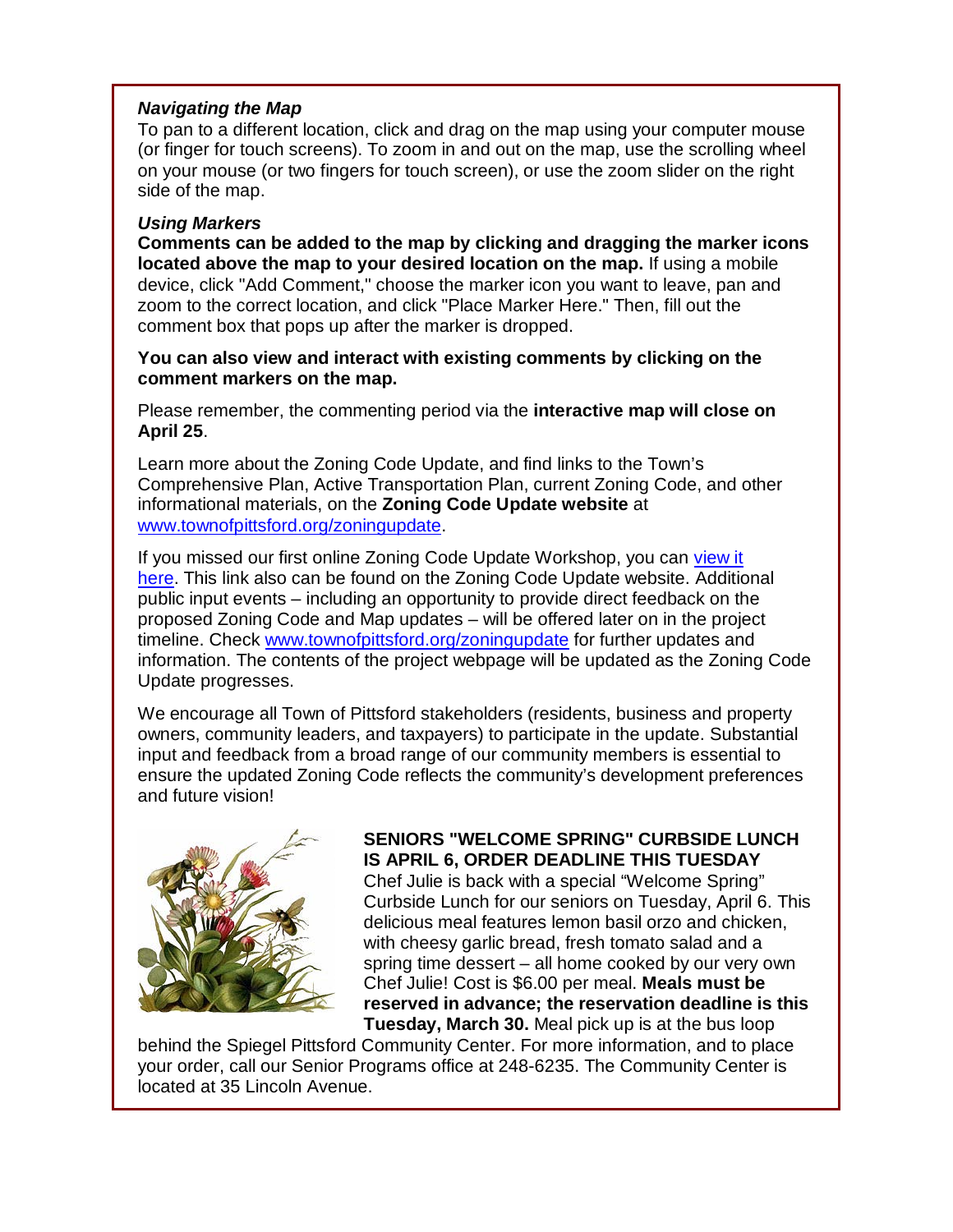# **EARLY SPRING CLEANUP YARD DEBRIS COLLECTION BEGINS THIS MONDAY**

**Early Spring Cleanup** begins this Monday, March 29 and continues through May 21. During this time Town crews will collect loose piles of leaves, thatch, brush, branches and yard debris on an ongoing basis (no set schedule). Please note crews will pick up both loose debris (no set schedule) and debris in reusable



containers or paper bags (on your weekly pickup day, see below) through May 21.

**Regular weekly paper-bagged and containerized yard debris collection** (on weekly pickup day schedule) also begins on March 29 and continues through December 2**.**

Please **place all yard debris behind the curb or gutter** to avoid impeding traffic flow and blocking drainage pathways in your neighborhood. To enable faster and safer collection, please keep all yard debris away from utility poles, mailboxes, trees and pet waste.

Find complete details about Town yard debris collection services in our annual **Yard Debris Information card**, which was mailed to all homes in mid-March. Or visit our **Yard Debris webpage** at [www.townofpittsford.org/home-yard\\_debris.](http://r20.rs6.net/tn.jsp?f=001vGYnQEEn9Dr7pWe6QR9pkvIR3BfXMuc8937jggmtx-wDh7C9GPtvfTM0rQPU3jAWq4Az6U2asnYMhEW-Jy8nSkyS0efJ3CsVmGXGWf1D_jek48sn169dPYmGYYUkV0lOfwsy4qKSlGLv0RXRVZ68m6VyzdeKSr_-P1owTa59DCHts_kKyTUx_Q==&c=a256ri-a5MykarC7Wv64PtmhLEXR9MOxdRdb1DEXbyMDjIEG6chpzQ==&ch=eD3mScsc_qZlrffOmTCjpgKvAFhep9v7qlwYDavSmsSIHnQBDjs7LA==) Here you will find **schedules, guidelines**, and our [online interactive Yard Debris Collection Day](http://r20.rs6.net/tn.jsp?f=001vGYnQEEn9Dr7pWe6QR9pkvIR3BfXMuc8937jggmtx-wDh7C9GPtvfScUt4qIRL2Zj3Fa_GdyEHdJ7AIpaX1PsNnicCeRPWSaJCW0rpmggBp6ZZb4gD_D6AsCCh_dYVNXbAyL9t4XYg7ImhgJdPaEGTBIzmZ79p6hvN8RwaZd0wg=&c=a256ri-a5MykarC7Wv64PtmhLEXR9MOxdRdb1DEXbyMDjIEG6chpzQ==&ch=eD3mScsc_qZlrffOmTCjpgKvAFhep9v7qlwYDavSmsSIHnQBDjs7LA==)  [Street Map,](http://r20.rs6.net/tn.jsp?f=001vGYnQEEn9Dr7pWe6QR9pkvIR3BfXMuc8937jggmtx-wDh7C9GPtvfScUt4qIRL2Zj3Fa_GdyEHdJ7AIpaX1PsNnicCeRPWSaJCW0rpmggBp6ZZb4gD_D6AsCCh_dYVNXbAyL9t4XYg7ImhgJdPaEGTBIzmZ79p6hvN8RwaZd0wg=&c=a256ri-a5MykarC7Wv64PtmhLEXR9MOxdRdb1DEXbyMDjIEG6chpzQ==&ch=eD3mScsc_qZlrffOmTCjpgKvAFhep9v7qlwYDavSmsSIHnQBDjs7LA==) which shows the weekly pickup day for your neighborhood. The Yard Debris page also is listed under the "Services" tab on the Town website. For your safety and theirs, our crews continue to work in consistent small groups, with all crew members following COVID-19 coronavirus health and physical distancing protocols.

#### **GREAT NEW ONLINE PROGRAMS AT THE LIBRARY – PLUS WOMEN'S HISTORY MONTH ART SHOW**

The Pittsford Community Library has some great new programs coming up! **Today** (Wednesday, March 24) learn **"Catalog Tips & Tricks"** designed to help make searching the Library's online catalog easier and more productive. The online program is offered at 3:30 – 4:30pm or 6:30 – 7:30pm. A Zoom link will be sent the day of the program. The programs is free but registration is required to receive the Zoom link. Visit



these links to learn more and register for the [afternoon program](http://r20.rs6.net/tn.jsp?f=001vGYnQEEn9Dr7pWe6QR9pkvIR3BfXMuc8937jggmtx-wDh7C9GPtvfScUt4qIRL2ZOcSGOOs-Mvhs8DWK-ZtkQxR0zfMhGu6n_ABZUShYFRth0SDj11zcPd0-py3UsrRzDhfqFelidiWlbwXMuvTk8KgE37h2ZbgA-AC4w75Zdk-0AQpdqhV_wg==&c=a256ri-a5MykarC7Wv64PtmhLEXR9MOxdRdb1DEXbyMDjIEG6chpzQ==&ch=eD3mScsc_qZlrffOmTCjpgKvAFhep9v7qlwYDavSmsSIHnQBDjs7LA==) or the [evening](http://r20.rs6.net/tn.jsp?f=001vGYnQEEn9Dr7pWe6QR9pkvIR3BfXMuc8937jggmtx-wDh7C9GPtvfScUt4qIRL2Z2liKmGFm4pNE_SXT13VgSKNXRIIcclXwZQLXyd3IrJyVhHra10y9HkefEM0qSHJMMBmJKVAOy--SCbAnrcOJIz3nCu3KXQDCTQRZ5ee1menhshpZE6kU6g==&c=a256ri-a5MykarC7Wv64PtmhLEXR9MOxdRdb1DEXbyMDjIEG6chpzQ==&ch=eD3mScsc_qZlrffOmTCjpgKvAFhep9v7qlwYDavSmsSIHnQBDjs7LA==)  [program.](http://r20.rs6.net/tn.jsp?f=001vGYnQEEn9Dr7pWe6QR9pkvIR3BfXMuc8937jggmtx-wDh7C9GPtvfScUt4qIRL2Z2liKmGFm4pNE_SXT13VgSKNXRIIcclXwZQLXyd3IrJyVhHra10y9HkefEM0qSHJMMBmJKVAOy--SCbAnrcOJIz3nCu3KXQDCTQRZ5ee1menhshpZE6kU6g==&c=a256ri-a5MykarC7Wv64PtmhLEXR9MOxdRdb1DEXbyMDjIEG6chpzQ==&ch=eD3mScsc_qZlrffOmTCjpgKvAFhep9v7qlwYDavSmsSIHnQBDjs7LA==)





MIDDLE SCHOOL GAME NIGHT Wednesday, March 31 6:30-7:30pm Grades 6-8 **Registration required** 

Teens will enjoy the Library's online **Middle School Game Night** to be held online Wednesday, March 31 from 6:30 – 7:30pm. Join other middle schoolers for online games and the chance to win prizes! A Zoom link will be sent the day of the program. The program is free and open to the public; registration is required to receive the Zoom link. [Register for Middle School](http://r20.rs6.net/tn.jsp?f=001vGYnQEEn9Dr7pWe6QR9pkvIR3BfXMuc8937jggmtx-wDh7C9GPtvfScUt4qIRL2Zjpk7K3-hmGOok6izq9yZ3dJGyvko3LxEGQHWPAcKP46zYQBqJXxL1GWT4RGGixeSWj3eG_YVwyh6uH0EwLRRq17bdoNeUlsYumGSiUN8qp9VUjAUAMXMww==&c=a256ri-a5MykarC7Wv64PtmhLEXR9MOxdRdb1DEXbyMDjIEG6chpzQ==&ch=eD3mScsc_qZlrffOmTCjpgKvAFhep9v7qlwYDavSmsSIHnQBDjs7LA==)  [Game Night online](http://r20.rs6.net/tn.jsp?f=001vGYnQEEn9Dr7pWe6QR9pkvIR3BfXMuc8937jggmtx-wDh7C9GPtvfScUt4qIRL2Zjpk7K3-hmGOok6izq9yZ3dJGyvko3LxEGQHWPAcKP46zYQBqJXxL1GWT4RGGixeSWj3eG_YVwyh6uH0EwLRRq17bdoNeUlsYumGSiUN8qp9VUjAUAMXMww==&c=a256ri-a5MykarC7Wv64PtmhLEXR9MOxdRdb1DEXbyMDjIEG6chpzQ==&ch=eD3mScsc_qZlrffOmTCjpgKvAFhep9v7qlwYDavSmsSIHnQBDjs7LA==) via the Library online program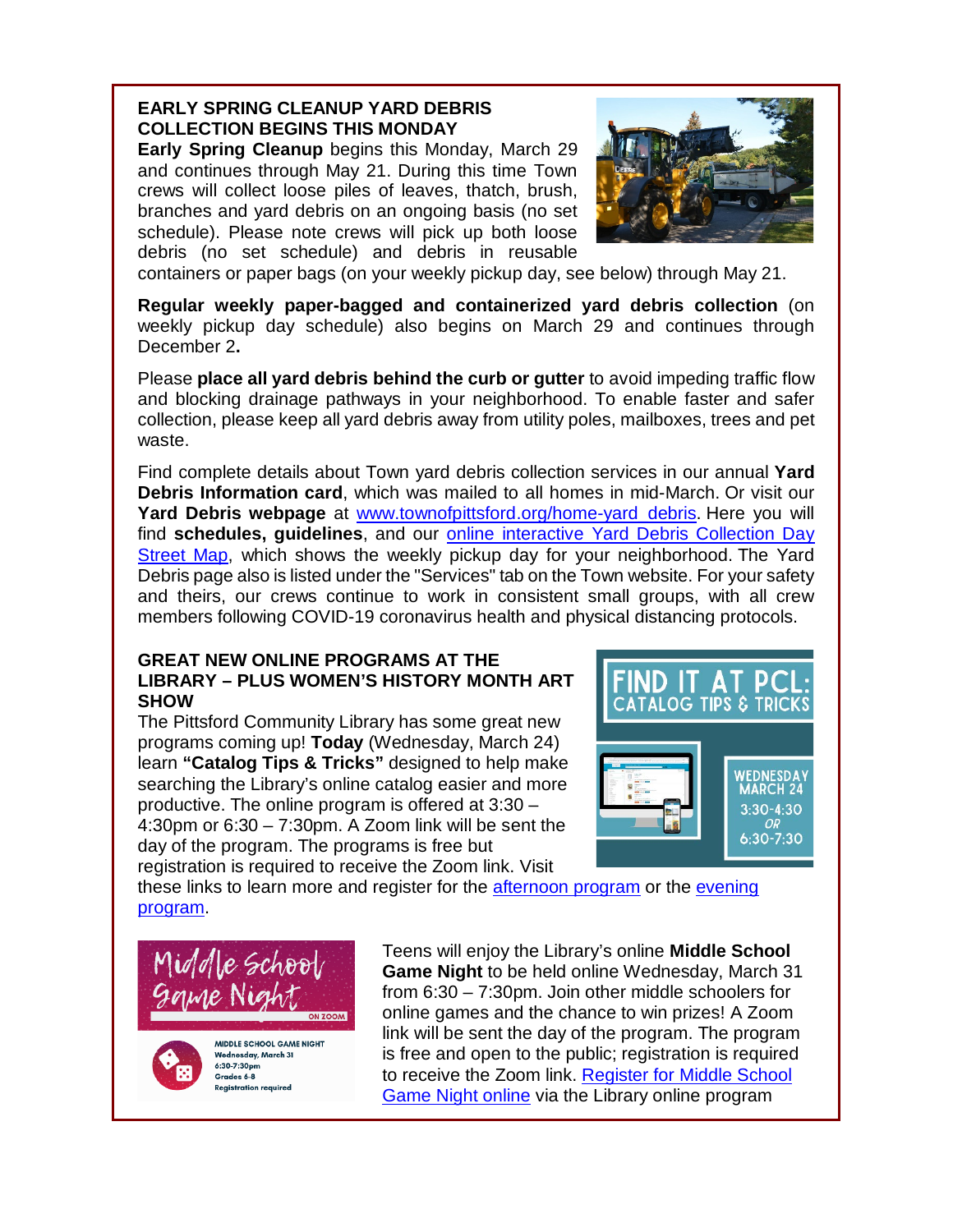calendar or visit [https://www.townofpittsford.org/home-library](http://https/www.townofpittsford.org/home-library) and use the Library Program Registration link.

The Library also offers all a creative way to celebrate Women's History Month with a **Women's History Month Art Show featuring artwork submitted by community members**. Share your art inspired by a woman important to you. Art submitted will be displayed, at the Library's discretion, in the main hallway case at the Library throughout the months of March and April. See the guidelines below or visit the Library for more information.



- Art should be no larger than 9x12 inches.
- Include your full name, the title of your work, and your contact information (email address or phone number) when submitting your artwork.
- All ages are welcome to participate.

Turn in your submissions to the second floor reference desk or via email to [ravery@townofpittsford.org.](mailto:ravery@townofpittsford.org) **Art must be submitted by March 31.**

The Pittsford Community Library is located at 24 State Street. To learn more about upcoming Library programs, visit the [Library's online program calendar.](http://r20.rs6.net/tn.jsp?f=001vGYnQEEn9Dr7pWe6QR9pkvIR3BfXMuc8937jggmtx-wDh7C9GPtvfZqWxKg7nVzNN3viY-o8dwjETasuwbLIKub1_Ocn7_CuFBVgmOZu5Aj1g2e2TgIhkbeEBHLqRxWArJcQdtNiEzIkBxGVL62ifdjk0rGtmOBZfG-gRyoAQ95jPxljGnYpPDWlzZ9wDbCHXEGQygz3pClJHvSOR-_fo2PVZ-TZNDRQzU-hurMAS7NTNTkS1y5zuD2yUef4uVKANr3uF0754CQ=&c=a256ri-a5MykarC7Wv64PtmhLEXR9MOxdRdb1DEXbyMDjIEG6chpzQ==&ch=eD3mScsc_qZlrffOmTCjpgKvAFhep9v7qlwYDavSmsSIHnQBDjs7LA==) For complete Library information, including hours of operation, visit [https://www.townofpittsford.org/home-library.](http://r20.rs6.net/tn.jsp?f=001vGYnQEEn9Dr7pWe6QR9pkvIR3BfXMuc8937jggmtx-wDh7C9GPtvfVIQEnNK4IX4E3Jp9fCEku-hGYDh--AYqbkxmybgAUrM1i3x1BRaGzaSUYZX1_3vqUaOX5P8Nn7d9oos7K6katlU_Ph1DL0B1i9NmG1xBigLjtQ5uRWW8N4=&c=a256ri-a5MykarC7Wv64PtmhLEXR9MOxdRdb1DEXbyMDjIEG6chpzQ==&ch=eD3mScsc_qZlrffOmTCjpgKvAFhep9v7qlwYDavSmsSIHnQBDjs7LA==)

#### **WATERCOLOR WORKSHOP OFFERED AT KING'S BEND PARK THIS JUNE – REGISTRATION UNDERWAY**

The Pittsford Recreation Department is offering a two-day "Painting Flowers in Watercolor" workshop taught by Pittsford Fine Art gallery member Kathy Armstrong. Basic to intermediate watercolor techniques will be covered and students will have

the option to paint their individual painting or follow the demonstration of the instructor. Participants will need to supply their own materials; a full materials list will be sent in advance of the workshop. The program is for ages 18 and up; all levels of experience are welcome. The workshop will be held from 10:00am – 4:00pm at King's Bend Park on Monday and Tuesday, June 7 and 8. King's Bend Park is located at 170 Jefferson Road. For more information and to register, visit our online [registration page](http://r20.rs6.net/tn.jsp?f=001vGYnQEEn9Dr7pWe6QR9pkvIR3BfXMuc8937jggmtx-wDh7C9GPtvfedleLfpWWbePINIyCpPcwpV14rndsL14HH_fZE4nVRtQZEHtqvSBNk5EEJ_lMhMe-qFuvzwDImPvmKrIFSMibNat-oy02SUvNHCiXcH1SoDjjAn78J0SahpYIIsD8b4VjYEcPe1uhNrYufJNXU7P0yC9RfbyUUjew==&c=a256ri-a5MykarC7Wv64PtmhLEXR9MOxdRdb1DEXbyMDjIEG6chpzQ==&ch=eD3mScsc_qZlrffOmTCjpgKvAFhep9v7qlwYDavSmsSIHnQBDjs7LA==) or call the Pittsford Recreation Department at 248-6280.

# **PITTSFORD LISTED AS ONE OF 12 BEST PLACES TO RAISE A FAMILY**

Pittsford was recently named by lifestyle company PureWow as one of the 12 best smaller towns in the U.S. in which to raise a family. The listing had high praises for our community:

"There is truly so much to love about this 30K-strong suburb of Rochester, NY, starting with the amazing schools, the high employment rates and affordable housing, the plethora of outdoor parks and one of the most thriving farmers market situations



**Pittsford Recreation** 

PAINTING FLOWERS IN WATERCOLOR Kathy Armstrong, Instructor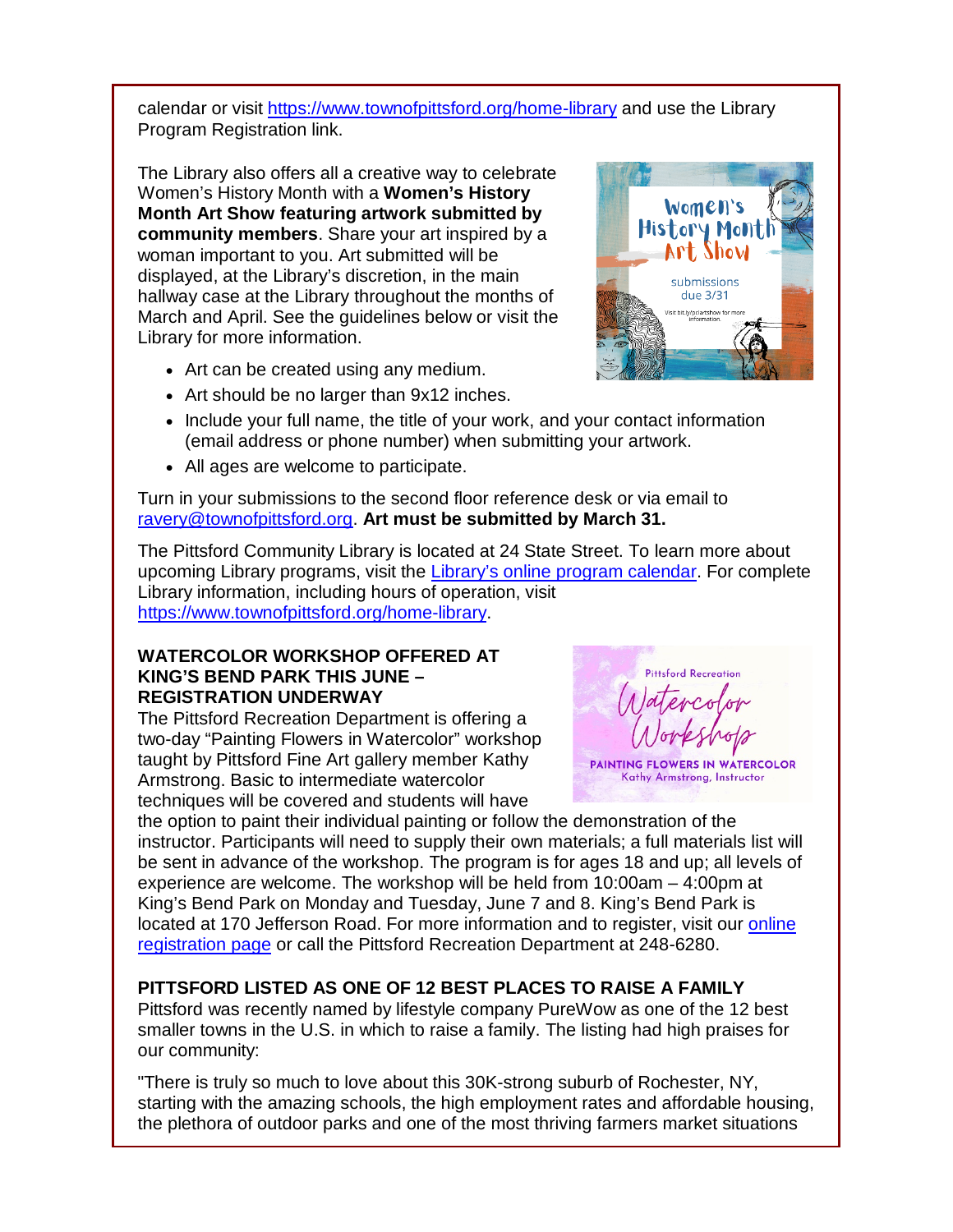we've ever seen. Community events during COVID cropped up like crazy, with family drive-in movie nights and food truck Wednesdays, among others. Add to that an overwhelming want to be there from its residents, many of whom grew up in Pittsford and had no intention of leaving when they started their own families."

We're flattered, but not surprised! Our schools, businesses, farms, community organizations, amenities, events, natural beauty – and our residents, and so much more, make Pittsford a uniquely wonderful and welcoming place. Find the full article here: [www.purewow.com/family/best-places-to-move-if-you-have-kids.](http://r20.rs6.net/tn.jsp?f=001vGYnQEEn9Dr7pWe6QR9pkvIR3BfXMuc8937jggmtx-wDh7C9GPtvfScUt4qIRL2ZoF0mMFTVmsRzRCoSoegDupBL7s-N0JFHYurPKDGXK6OWCQxHKOu7yzMtRHGQvbsiBVvHehJmVcbiDFaHd-MACEzo_LhUapZjRGfGQTxRyByLnu93IC_EuxCm55gmtYXis0L-VYti_I8=&c=a256ri-a5MykarC7Wv64PtmhLEXR9MOxdRdb1DEXbyMDjIEG6chpzQ==&ch=eD3mScsc_qZlrffOmTCjpgKvAFhep9v7qlwYDavSmsSIHnQBDjs7LA==)



#### **PARKS DEPARTMENT SEASONAL LABORER AND PARKS PATROL POSITION OPENINGS**

The Town of Pittsford's Parks Department has openings for seasonal laborers and parks patrol. Duties for both positions include mowing, trimming, weeding, playing field preparation, trail work, and a variety of other tasks and require work outdoors in all weather conditions.

Additional Parks Patrol duties include responsibilities associated with lodge reservations including check-in and check-out, cleaning, minor repairs, and problem

solving. For complete job descriptions and application information visit the "Employment Opportunities" page link under the "Contact Us" tab on the Town website, or click the links below:

[Seasonal Laborer, Parks Department](http://r20.rs6.net/tn.jsp?f=001vGYnQEEn9Dr7pWe6QR9pkvIR3BfXMuc8937jggmtx-wDh7C9GPtvfaWMiL2i0XdodYMcFcaXXS5miqfdLCG-cYKODr9BpF-r_7bzBi5uKIfkjzolZy3LCXYLqVQKO_F5Vg6alRjJdHCn9TTYijaS4bSt35XvDwfhixB0jiOjSUXL04c4QR_U__XtLs85wph11KtNCHC3ZLuV5WavQ2tpzpMhdlhj2B-azCi7gXe-AQtUVXPCgzjZCQ==&c=a256ri-a5MykarC7Wv64PtmhLEXR9MOxdRdb1DEXbyMDjIEG6chpzQ==&ch=eD3mScsc_qZlrffOmTCjpgKvAFhep9v7qlwYDavSmsSIHnQBDjs7LA==) (40 hours/week, M - F) – **application deadline this Tuesday, March 24**.

[Seasonal Laborer/Parks Patrol](http://r20.rs6.net/tn.jsp?f=001vGYnQEEn9Dr7pWe6QR9pkvIR3BfXMuc8937jggmtx-wDh7C9GPtvfaWMiL2i0Xdot4FQfsLlgNH3Q4i_H3buDZqdH6kZeQxiffCPBleq2KNYl14xVL37g0JmOo2krqAhlvBZGtgAulEiYEnovvQ1AGPgFVQalPiVWhZjQoHy_cBY07XdBfRvfdYOqSGmokDfK_MeBq6o88R0ClTPwICPZhauu2e3ZkLft6E0YeKE1TSC3yxzaQ-riA==&c=a256ri-a5MykarC7Wv64PtmhLEXR9MOxdRdb1DEXbyMDjIEG6chpzQ==&ch=eD3mScsc_qZlrffOmTCjpgKvAFhep9v7qlwYDavSmsSIHnQBDjs7LA==) (40 hours/wk, see posting for hours) – **application deadline March 31**.

For complete job descriptions and application information for all open positions, visit the Town's job listings web page at [www.townofpittsford.org/home-pittsford](http://r20.rs6.net/tn.jsp?f=001vGYnQEEn9Dr7pWe6QR9pkvIR3BfXMuc8937jggmtx-wDh7C9GPtvfZmOvKOAh1VUoBYLcql5pJG25Yxc544-idUzHgjJ988guHwDOF2Z2ZOYCScpIwFfSxmOiftEt0nWu1tj5MNqjA3d-XAB6RV9FkgrqsxSUS0ofblGznEcI3WGruPKYbsluP-FV1huCaolfwo_zDQpPgUxumqTmMMLDw==&c=a256ri-a5MykarC7Wv64PtmhLEXR9MOxdRdb1DEXbyMDjIEG6chpzQ==&ch=eD3mScsc_qZlrffOmTCjpgKvAFhep9v7qlwYDavSmsSIHnQBDjs7LA==)[employment-opportunities.](http://r20.rs6.net/tn.jsp?f=001vGYnQEEn9Dr7pWe6QR9pkvIR3BfXMuc8937jggmtx-wDh7C9GPtvfZmOvKOAh1VUoBYLcql5pJG25Yxc544-idUzHgjJ988guHwDOF2Z2ZOYCScpIwFfSxmOiftEt0nWu1tj5MNqjA3d-XAB6RV9FkgrqsxSUS0ofblGznEcI3WGruPKYbsluP-FV1huCaolfwo_zDQpPgUxumqTmMMLDw==&c=a256ri-a5MykarC7Wv64PtmhLEXR9MOxdRdb1DEXbyMDjIEG6chpzQ==&ch=eD3mScsc_qZlrffOmTCjpgKvAFhep9v7qlwYDavSmsSIHnQBDjs7LA==)

#### **REMINDERS**

#### **PERMACULTURE ONLINE PROGRAM OFFERED MARCH 28 BY A FROG HOUSE**

Spring is coming fast! Are you interested in gardening, curious about eco-friendly planting, or are a permaculture enthusiast? A Frog House is offering an online permaculture presentation on Sunday, March 28 from 1:00-3:00pm with Patty Love of Barefoot Ecological Design. Patty will discuss the basics of permaculture design and gardening. Permaculture is derived from the observation of indigenous practices of nature stewardship and is based on the principle of meeting human needs while also enhancing quality of life for insects, animals, fungi and, of course, frogs. Learn to create beautiful, dynamic, regenerative landscapes that produce food for humans and habitats for wildlife in your own yards. A Q&A session immediately follows the presentation. Suggested donation is \$10-25 sliding scale (diversity waivers available). Register at [https://afroghouse.org/events.](http://r20.rs6.net/tn.jsp?f=001vGYnQEEn9Dr7pWe6QR9pkvIR3BfXMuc8937jggmtx-wDh7C9GPtvfaWMiL2i0XdoWhUcD8_72-yjs2VjC-t2SjoMbMvIGqnSXRJOdxjfSwZfkIgttTmwHzB52H0mZ52--G81oL0eThlqcDO6V0ftlw==&c=a256ri-a5MykarC7Wv64PtmhLEXR9MOxdRdb1DEXbyMDjIEG6chpzQ==&ch=eD3mScsc_qZlrffOmTCjpgKvAFhep9v7qlwYDavSmsSIHnQBDjs7LA==)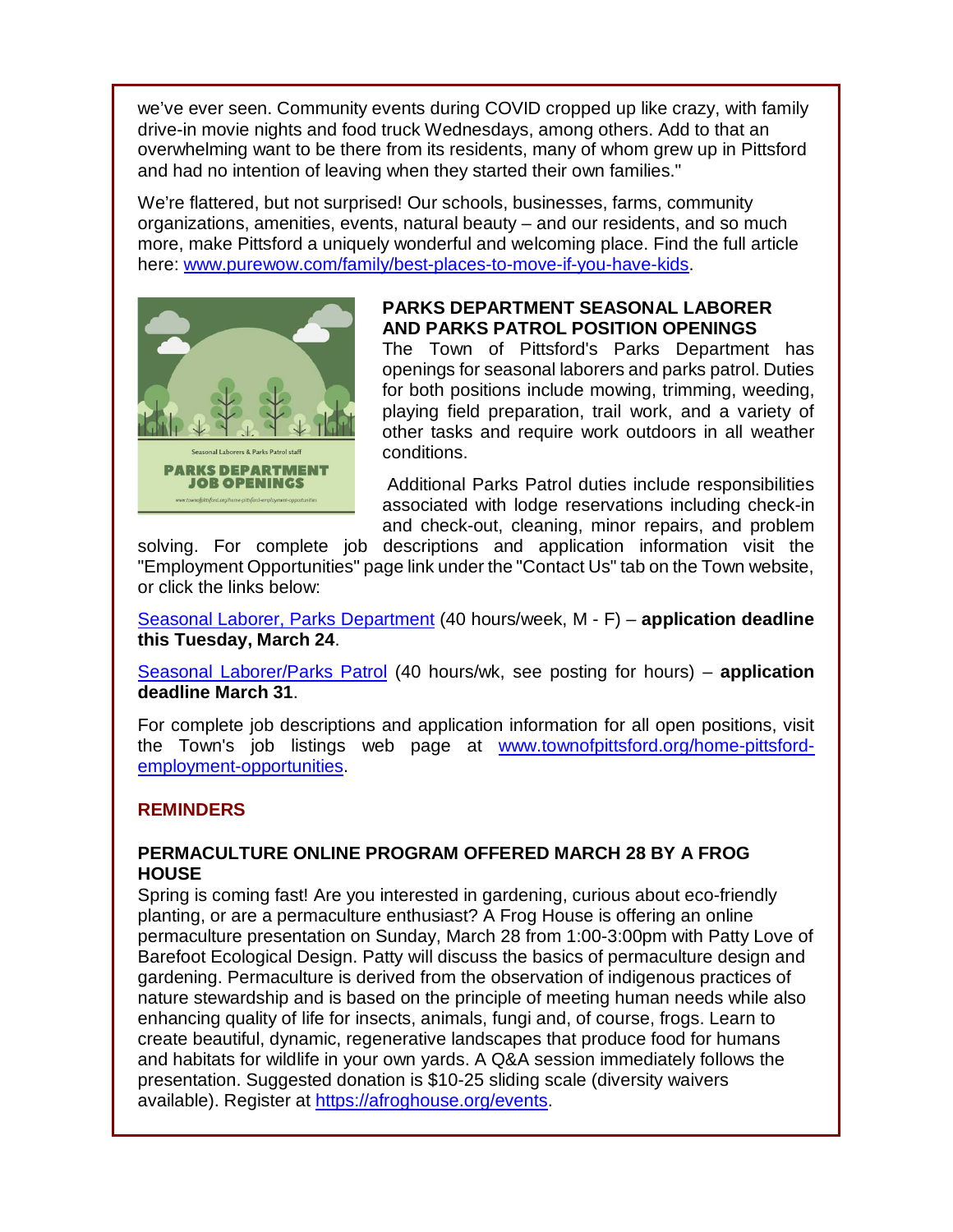A Frog House on the Erie Canal path in Pittsford educates children and adults about area wetlands and amphibian life through adventure and activities. It is also a center for active protection of regional ponds and wetlands through alliances with leaders and community groups working to prevent thoughtless development.

#### **HAZARDOUS WASTE COLLECTION & eRECYCLING IS SATURDAY, MAY 15**

The Town of Pittsford's annual appointment-only Household Hazardous Waste (HHW) collection event will again be combined with our Electronics Recycling and Document Shredding program and held Saturday, May 15, in collaboration with the Town of Perinton at the Perinton Highway Garage, 100 Cobb's Lane, from 7:45am to 12:00pm. Up to 30 gallons of allowed HHW materials per appointment will be accepted at no charge.

Certified document shredding (residential only) will also be available at no charge. To ensure safety and reduce waiting times, appointments are required for hazardous waste disposal; no appointment is necessary for electronics recycling and/or document shredding. Pittsford and East Rochester residents can make an appointment by calling 248-6250, or by going on-line to [http://www.monroecounty.gov/ecopark.](http://r20.rs6.net/tn.jsp?f=001vGYnQEEn9Dr7pWe6QR9pkvIR3BfXMuc8937jggmtx-wDh7C9GPtvfWfopM-Vjsbhnn9h9vBhu3Ln5alRUv-hoMbG5nLIxd8PSfVgs8w_apAqS_w73O0VCahp0XjzJa8Y8VHG1ZY1wGqQGqNn1inWB73IYbY7BaPj&c=a256ri-a5MykarC7Wv64PtmhLEXR9MOxdRdb1DEXbyMDjIEG6chpzQ==&ch=eD3mScsc_qZlrffOmTCjpgKvAFhep9v7qlwYDavSmsSIHnQBDjs7LA==) Appointments must be reserved by Friday, May 14 but please note **appointments may fill up well in advance of the event; early registration is encouraged**. Please note, waste from businesses will not be accepted.

Please note the following fees will be charged (cash only) for recycling televisions and computer monitors with CRT screens: Computer Monitor - \$10.00; CRT Television under 27" - \$20.00; CRT Television over 27" - \$40.00; Oversized (Console, Rear-Projection) CRT Televisions - \$50.00. Fee payments will be accepted in cash only. More information, including the list of hazardous materials and electronics accepted for collection, can be found **HERE.** 

#### **SEASONAL PARKING RESTRICTIONS IN EFFECT THROUGH APRIL 1, 2021**

In order to facilitate snow removal, Town of Pittsford seasonal parking restrictions are currently in effect through April 1, 2021. Parking of any vehicle on public roads - including state highways and on the shoulder of all roads - is prohibited each year from November 15 through April 1 in all areas within the Town and outside of the Village. During this time, please don't park on or along public roads outside of the Village. Please note violators may be ticketed or towed.

When the snow flies, we need roadsides clear of vehicles so our plows can get through. This is especially true in neighborhoods, where the streets are narrower. Vehicles parked along the roadside can hinder plows accessing your neighborhood. Please help us keep our streets safe and accessible!

#### **ASL INTERPRETER ALWAYS AVAILABLE AT TOWN BOARD MEETINGS**

The Town of Pittsford has an American Sign Language interpreter available at every Pittsford Town Board meeting, to interpret for those who need this service. Those who can't attend a Town Board meeting in person but are planning to watch the meeting's live stream can confirm their need for the interpreter by emailing [comments@townofpittsford.org.](mailto:comments@townofpittsford.org?subject=ASL%20interperter%20request%20for%20Town%20Board%20meeting) Requests can be made in advance or can be emailed through the first ten minutes of the meeting. An on-demand Town Board meeting video with closed captioning will be available within 48 hours of the meeting;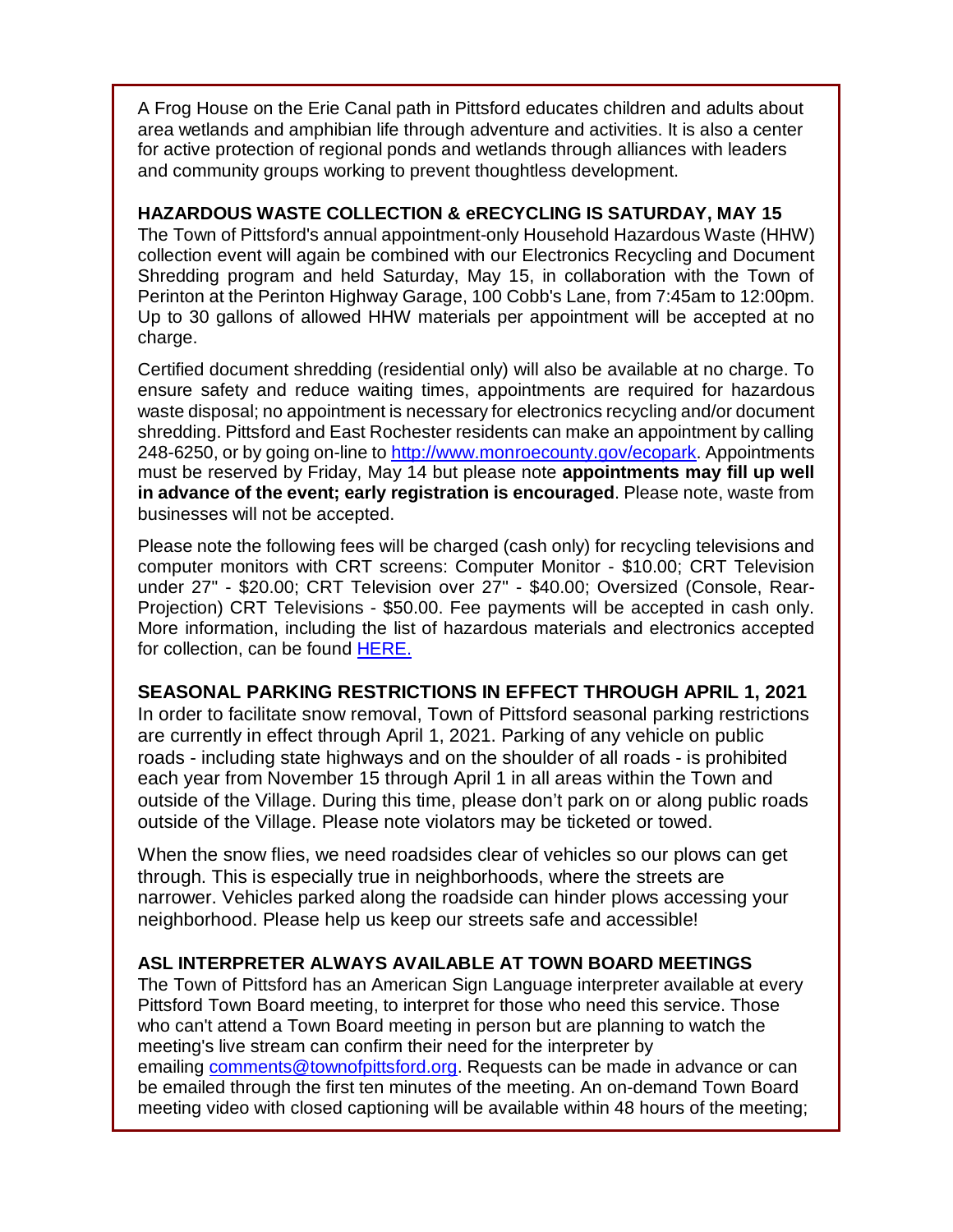visit [www.townofpittsford.org/home-channel12](http://r20.rs6.net/tn.jsp?f=001vGYnQEEn9Dr7pWe6QR9pkvIR3BfXMuc8937jggmtx-wDh7C9GPtvfYpgx4riDqt8ICAfBDbUB2J4K-qURxmn7OKADPKMph3SPCUDArZ717AYW489T4hF81EmGFKY1PG9W-8tPR5EMjwuHJzjSEI2MRe-wSQrRXN8L8K2W9c04h0=&c=a256ri-a5MykarC7Wv64PtmhLEXR9MOxdRdb1DEXbyMDjIEG6chpzQ==&ch=eD3mScsc_qZlrffOmTCjpgKvAFhep9v7qlwYDavSmsSIHnQBDjs7LA==) and use the On-Demand links to view previously recorded meetings.

#### **UPCOMING COMMUNITY ACTIVITIES IN PITTSFORD**

- [Pittsford Rotary Food Drive,](http://r20.rs6.net/tn.jsp?f=001vGYnQEEn9Dr7pWe6QR9pkvIR3BfXMuc8937jggmtx-wDh7C9GPtvfYyc3d01eIlizAcYXRUfm8Idu4PrPK0VxGntKZPIOjn6awMg1WIYQv1EwnFTPRiCQGx3O9HgjUJhxFo5srM7MbWA6T65jtVnbZGdtSVrV9WR&c=a256ri-a5MykarC7Wv64PtmhLEXR9MOxdRdb1DEXbyMDjIEG6chpzQ==&ch=eD3mScsc_qZlrffOmTCjpgKvAFhep9v7qlwYDavSmsSIHnQBDjs7LA==) Saturday, 4/3, 9:00am 12noon, Spiegel Pittsford Community Center, 35 Lincoln Avenue; soap, shampoo, hygiene products, toothbrushes and toothpaste, and deodorant needed for [St. Joseph's](http://r20.rs6.net/tn.jsp?f=001vGYnQEEn9Dr7pWe6QR9pkvIR3BfXMuc8937jggmtx-wDh7C9GPtvfScUt4qIRL2ZM2AFLtwLadd_kjyvtIhO20DKcBpCLz7B7u2TSQaGKs-d5TEbmM69PCck8CGHktCBSsEoeHgOhM7yk6v4MUUMfg==&c=a256ri-a5MykarC7Wv64PtmhLEXR9MOxdRdb1DEXbyMDjIEG6chpzQ==&ch=eD3mScsc_qZlrffOmTCjpgKvAFhep9v7qlwYDavSmsSIHnQBDjs7LA==)  [Neighborhood Center](http://r20.rs6.net/tn.jsp?f=001vGYnQEEn9Dr7pWe6QR9pkvIR3BfXMuc8937jggmtx-wDh7C9GPtvfScUt4qIRL2ZM2AFLtwLadd_kjyvtIhO20DKcBpCLz7B7u2TSQaGKs-d5TEbmM69PCck8CGHktCBSsEoeHgOhM7yk6v4MUUMfg==&c=a256ri-a5MykarC7Wv64PtmhLEXR9MOxdRdb1DEXbyMDjIEG6chpzQ==&ch=eD3mScsc_qZlrffOmTCjpgKvAFhep9v7qlwYDavSmsSIHnQBDjs7LA==) (SJNC) and [Dimitri House,](http://r20.rs6.net/tn.jsp?f=001vGYnQEEn9Dr7pWe6QR9pkvIR3BfXMuc8937jggmtx-wDh7C9GPtvfScUt4qIRL2Z3Wox1ZcWA7rEFG28c6eUgpg3jnEhIzrAiPojTaiUvw_5aXyLq-TwtvH3-4v5gbhUItyCFBXisZyoDw8mge2uDQ==&c=a256ri-a5MykarC7Wv64PtmhLEXR9MOxdRdb1DEXbyMDjIEG6chpzQ==&ch=eD3mScsc_qZlrffOmTCjpgKvAFhep9v7qlwYDavSmsSIHnQBDjs7LA==) canned and other packaged goods needed for Pittsford Food Cupboard (see [list of Pittsford Food Cupboard](http://r20.rs6.net/tn.jsp?f=001vGYnQEEn9Dr7pWe6QR9pkvIR3BfXMuc8937jggmtx-wDh7C9GPtvfatjqGEzeAkR6bS8tbLd296p69c8ah4SIdWDjzi2yWobIk1snP0nFDwTqbzalP3-9ZmUTTcCW7O_NdJDAY3hY2T27crCbJa5NZlhVGx8SYnqk0wtL0WkuMGcXlOsbIkpo9QbxsN4NIBP&c=a256ri-a5MykarC7Wv64PtmhLEXR9MOxdRdb1DEXbyMDjIEG6chpzQ==&ch=eD3mScsc_qZlrffOmTCjpgKvAFhep9v7qlwYDavSmsSIHnQBDjs7LA==)  [needs here\)](http://r20.rs6.net/tn.jsp?f=001vGYnQEEn9Dr7pWe6QR9pkvIR3BfXMuc8937jggmtx-wDh7C9GPtvfatjqGEzeAkR6bS8tbLd296p69c8ah4SIdWDjzi2yWobIk1snP0nFDwTqbzalP3-9ZmUTTcCW7O_NdJDAY3hY2T27crCbJa5NZlhVGx8SYnqk0wtL0WkuMGcXlOsbIkpo9QbxsN4NIBP&c=a256ri-a5MykarC7Wv64PtmhLEXR9MOxdRdb1DEXbyMDjIEG6chpzQ==&ch=eD3mScsc_qZlrffOmTCjpgKvAFhep9v7qlwYDavSmsSIHnQBDjs7LA==).
- **Supervisor Saturday with Bill Smith** join the conversation with Town Supervisor Bill Smith at this casual open house, topics of discussion based upon attendee interest; Saturday, 4/3, 9:00 - 10:00am, Fisher Meeting Room (first floor), Pittsford Community Library, 24 State Street. Please note participants will be expected to wear a face covering and follow appropriate health and physical distancing guidelines.
- [Town of Pittsford Zoning Code Update](http://r20.rs6.net/tn.jsp?f=001vGYnQEEn9Dr7pWe6QR9pkvIR3BfXMuc8937jggmtx-wDh7C9GPtvfcUClpPrLOtcissn00ZqYZm7LfDYEnNKnJkyqC2GWdOixLGuS_rq3hFe8trY7TYpq3-MKgcZvA3tudsPz7IWJ8PtOh3Jli21J8V37LStAjCTyDOeXb-IACA=&c=a256ri-a5MykarC7Wv64PtmhLEXR9MOxdRdb1DEXbyMDjIEG6chpzQ==&ch=eD3mScsc_qZlrffOmTCjpgKvAFhep9v7qlwYDavSmsSIHnQBDjs7LA==) **comments made by Town of Pittsford stakeholders via interactive online mapping tool accepted through April 25**; access the mapping tool, the Comprehensive Plan, the Active Transportation Plan, the project timeline, a link to the Town's current Zoning Code, and other informational materials, on the **Zoning Code Update website** at [www.townofpittsford.org/zoningupdate.](http://r20.rs6.net/tn.jsp?f=001vGYnQEEn9Dr7pWe6QR9pkvIR3BfXMuc8937jggmtx-wDh7C9GPtvfcUClpPrLOtcissn00ZqYZm7LfDYEnNKnJkyqC2GWdOixLGuS_rq3hFe8trY7TYpq3-MKgcZvA3tudsPz7IWJ8PtOh3Jli21J8V37LStAjCTyDOeXb-IACA=&c=a256ri-a5MykarC7Wv64PtmhLEXR9MOxdRdb1DEXbyMDjIEG6chpzQ==&ch=eD3mScsc_qZlrffOmTCjpgKvAFhep9v7qlwYDavSmsSIHnQBDjs7LA==) Comments can also be made to [zoningupdate@townofpittsford.org](mailto:zoningupdate@townofpittsford.org) or mailed to Doug DeRue, Town of Pittsford, 11 South Main Street, Pittsford, NY 14534; please indicate whether you are a Town or Village resident.

### **TOWN OF PITTSFORD BOARD MEETINGS**

• **Design Review and Historic Preservation Board**, Thursday, 3/25, 6:00pm, ONLINE ACCESS via Zoom video conferencing; information for accessing and viewing the meeting can be found on page 2 of the meeting agenda; the meeting agenda is posted at least two days prior to the meeting on the Town website here: [www.townofpittsford.org/home-minutes](http://r20.rs6.net/tn.jsp?f=001vGYnQEEn9Dr7pWe6QR9pkvIR3BfXMuc8937jggmtx-wDh7C9GPtvfedleLfpWWbeW8p3bWtJ8DVNSEfyH2MoJSU1vIh0392FDCR5M598bw6BC0VLxfYroNDHCYjln6o9a-op668AMz8yjHJG6lco9wTWgmfcpDPJThi61D4jAZ8=&c=a256ri-a5MykarC7Wv64PtmhLEXR9MOxdRdb1DEXbyMDjIEG6chpzQ==&ch=eD3mScsc_qZlrffOmTCjpgKvAFhep9v7qlwYDavSmsSIHnQBDjs7LA==)

### **COMMUNITY MEETINGS CALENDAR**

- **Supervisor Saturday with Bill Smith** join the conversation with Town Supervisor Bill Smith at this casual open house, topics of discussion based upon attendee interest; Saturday, 4/3, 9:00 - 10:00am, Fisher Meeting Room (first floor), Pittsford Community Library, 24 State Street. Please note participants will be expected to wear a face covering and follow appropriate health and physical distancing guidelines.
- [American Legion Rayson-Miller Post 899](http://r20.rs6.net/tn.jsp?f=001vGYnQEEn9Dr7pWe6QR9pkvIR3BfXMuc8937jggmtx-wDh7C9GPtvfQGTJfQUtC-8QOr9bL3-_sQnCRedXfStAGKjRTtd12AEebsmFqvEj5Zhh4DFY-seKG11MnpwM4-dACDEkVDAPt4GgE8cWwLtOvU_8FSxAC94&c=a256ri-a5MykarC7Wv64PtmhLEXR9MOxdRdb1DEXbyMDjIEG6chpzQ==&ch=eD3mScsc_qZlrffOmTCjpgKvAFhep9v7qlwYDavSmsSIHnQBDjs7LA==) TUESDAY MORNING BREAKFAST MEETINGS CANCELED UNTIL FURTHER NOTICE due to COVID-19 coronavirus social distancing requirements. Eligible veterans welcome to join the Post; for [membership information](http://r20.rs6.net/tn.jsp?f=001vGYnQEEn9Dr7pWe6QR9pkvIR3BfXMuc8937jggmtx-wDh7C9GPtvfQGTJfQUtC-87zLyccBBHuT4DHcI1HWJ0g-_CxZ9GQv2VjILcwlmD12wv4q_JwtdqHX_QtzmsTPfH318KFsnlwyR5gceydobH0i-379l828OBJ3siUZ6lzft8Kp9DfSarCwpz-Fm-EbU&c=a256ri-a5MykarC7Wv64PtmhLEXR9MOxdRdb1DEXbyMDjIEG6chpzQ==&ch=eD3mScsc_qZlrffOmTCjpgKvAFhep9v7qlwYDavSmsSIHnQBDjs7LA==) visit the [Rayson-Miller Post website](http://r20.rs6.net/tn.jsp?f=001vGYnQEEn9Dr7pWe6QR9pkvIR3BfXMuc8937jggmtx-wDh7C9GPtvfUIFp8VKBjRl-QROtbbMUgRBX6oX4G5VFmdU9d_OmLXlG_hjSmN_eF0-VL2TBiQMcrfUbDiHw-4S8MFdo1ZXlvBwY5s7UqZO6Ud6cBu47kbKaKBjQhozOeKz4QC-507cbVT6qvOWU-8--fuSLYqW1spq0fDmbea0DuBEHuoEVNe1LcJVK0iPS06zzg6lw2fCtfyU-sFaLraC&c=a256ri-a5MykarC7Wv64PtmhLEXR9MOxdRdb1DEXbyMDjIEG6chpzQ==&ch=eD3mScsc_qZlrffOmTCjpgKvAFhep9v7qlwYDavSmsSIHnQBDjs7LA==)
- [Pittsford Rotary Club,](http://r20.rs6.net/tn.jsp?f=001vGYnQEEn9Dr7pWe6QR9pkvIR3BfXMuc8937jggmtx-wDh7C9GPtvfedleLfpWWbeFfD6VyVFTxymcNaWI_e-nhK7T7hoFNDtnS_IDCwEWRqKoALXXS2YRwuW5fzITbbx2JHG9KWusYB7FMHvnxc3dnj6oO6MA3sS&c=a256ri-a5MykarC7Wv64PtmhLEXR9MOxdRdb1DEXbyMDjIEG6chpzQ==&ch=eD3mScsc_qZlrffOmTCjpgKvAFhep9v7qlwYDavSmsSIHnQBDjs7LA==) WEEKLY IN-PERSON MEETINGS CANCELED UNTIL FURTHER NOTICE due to COVID-19 coronavirus social distancing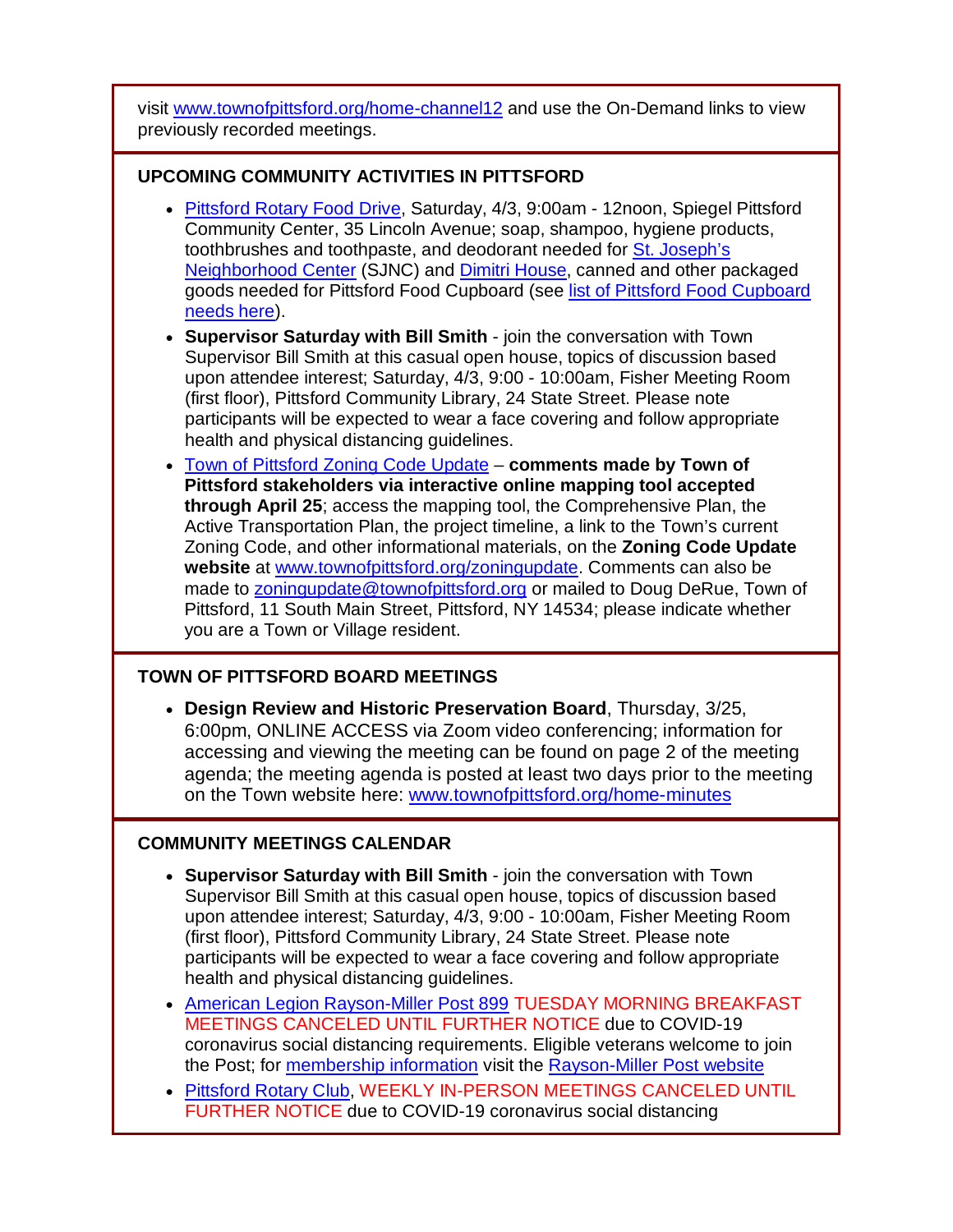requirements; check the Pittsford Rotary Facebook page for virtual meeting information.

• [Pittsford Art Group](http://r20.rs6.net/tn.jsp?f=001vGYnQEEn9Dr7pWe6QR9pkvIR3BfXMuc8937jggmtx-wDh7C9GPtvfdCfq1YpotaYOgplrnDS8kqfCPk3oiXTq7jVXUQeUMZXUYCXYQh_17_1Nitbb1W628x6zV0Om6K3CXkUy8rUmnhFRrrcjFpIG5e9xNtYu1QExoBqRURl04I=&c=a256ri-a5MykarC7Wv64PtmhLEXR9MOxdRdb1DEXbyMDjIEG6chpzQ==&ch=eD3mScsc_qZlrffOmTCjpgKvAFhep9v7qlwYDavSmsSIHnQBDjs7LA==) is conducting monthly meetings for members via Zoom and typically displays artwork at the Pittsford Town Hall, Village Hall, The Friendly Home, Star Physical Therapy and the First Presbyterian Church of Pittsford. For further information or to become a member, please visit [www.pittsfordartgroup.com](http://r20.rs6.net/tn.jsp?f=001vGYnQEEn9Dr7pWe6QR9pkvIR3BfXMuc8937jggmtx-wDh7C9GPtvfUH4D4qxLJYZya6vpMxF-XdZQ9jC8kwceFvrY37Sf3hf-qCHa6mvQDRJt3AA_yMxRXWU7pk0dVyTfOT70Xz6OyRRLBmMHZLUowJFTwV1S2yq&c=a256ri-a5MykarC7Wv64PtmhLEXR9MOxdRdb1DEXbyMDjIEG6chpzQ==&ch=eD3mScsc_qZlrffOmTCjpgKvAFhep9v7qlwYDavSmsSIHnQBDjs7LA==) or contact PAG president [Margie Mitchell](mailto:mhsmitchell@gmail.com?subject=Pittsford%20Art%20Group%20Meetings%20and%20Membership)

# **Town Facility Access**

**Spiegel Pittsford Community Center** - building is open 8:00am - 5:00pm Monday-Thursday, 8:00am - 6:00pm Friday, and 9:00am - 5:00pm Saturday. Senior "Grab N Go" meals will continue every Wednesday and Friday; pickup is at the bus loop behind the Community Center. Registration for low-risk activities and virtual programs begins in advance of each session. See Program Info & Registration link at [www.townofpittsford.org/home-recreation.](http://r20.rs6.net/tn.jsp?f=001vGYnQEEn9Dr7pWe6QR9pkvIR3BfXMuc8937jggmtx-wDh7C9GPtvfUi6aOctRgit-8ZQB-jw1wQGQiZ5mn9zOYH40GIdPeA0f6VGhw6lk4U4KMWy8PSMINbKAlh6F8FpSOyHWUl95lEmKsG8wxxpAI_1a3OSIDGyLBZgHTv_YIDwABKEbTXEVA==&c=a256ri-a5MykarC7Wv64PtmhLEXR9MOxdRdb1DEXbyMDjIEG6chpzQ==&ch=eD3mScsc_qZlrffOmTCjpgKvAFhep9v7qlwYDavSmsSIHnQBDjs7LA==) Programs will continue to open as we receive further guidance.

**Pittsford Community Library** - the Library is now open for limited hours and services; enter from the parking lot entrance. The Library also has many online resources, programs and activities for all ages to enjoy. For current Library hours, services, resources, and other updates, visit the Library's update page at [https://www.townofpittsford.org/home-library-covid19-info.](http://https/www.townofpittsford.org/home-library-covid19-info) For virtual children's programming check the Library's Facebook page [www.facebook.com/PittsfordLibrary/.](http://r20.rs6.net/tn.jsp?f=001vGYnQEEn9Dr7pWe6QR9pkvIR3BfXMuc8937jggmtx-wDh7C9GPtvfaSWg_CeQXQ-KucjF26ILTpFcqcoO4BOZCTFR7pi54hbsWfiYBdR9jOpxP0U5yJA35MueuCZFjn1IwX2xsHGxeMmB7nZu4HwzWicmAOp6kBFY_KSS8OcU4E=&c=a256ri-a5MykarC7Wv64PtmhLEXR9MOxdRdb1DEXbyMDjIEG6chpzQ==&ch=eD3mScsc_qZlrffOmTCjpgKvAFhep9v7qlwYDavSmsSIHnQBDjs7LA==) The Book Drop return area is open; please only deposit returned books; for information on book sale donations visit [www.pittsfordlibraryfriends.com.](http://r20.rs6.net/tn.jsp?f=001vGYnQEEn9Dr7pWe6QR9pkvIR3BfXMuc8937jggmtx-wDh7C9GPtvfdahQo6cq_iUPeNcq1wxBw0OneFg07J1I-kaj34lChsWDJromlKMD3DOS27wOB5F89jkffYXU-rDVxuFyzq2uqnJc18x1eP-WbQVo3kpqZqMQrEndnfYgXQ=&c=a256ri-a5MykarC7Wv64PtmhLEXR9MOxdRdb1DEXbyMDjIEG6chpzQ==&ch=eD3mScsc_qZlrffOmTCjpgKvAFhep9v7qlwYDavSmsSIHnQBDjs7LA==) Regular due dates for all materials have resumed; check your receipt or your Library account for exact due dates. Low contact pickup of Library materials is available for Monroe County Library System cardholders.

**Town Hall** is open to residents by appointment only; in-person meetings will be limited and allowed only when absolutely necessary. Calls should be made to the department related to the inquiry. Town Hall remains staffed to handle business online and by mail, phone, email and the "drop slot" to the right of the front door and at the back door of Town Hall.

**Town Clerk:** All services of the Town Clerk are available online, by mail, phone and email. If necessary, an appointment can be arranged. Contact at 248-6210 or Idillon@townofpittsford.org, mail materials to Pittsford Town Clerk's Office, 11 South Main Street, Pittsford NY 14534. Services info at [www.townofpittsford.org/home-clerk.](http://r20.rs6.net/tn.jsp?f=001vGYnQEEn9Dr7pWe6QR9pkvIR3BfXMuc8937jggmtx-wDh7C9GPtvfbL8A8gvu5k-PywKB02SVcabj7-cpbzREMEvK0udprWr4UhQf0DynrGHsMimptWoLGcEyq30UEuiKWT65Dzzh0YCGWLhR3iBVRzFA8K1YF5cNFA4IEOqFwc=&c=a256ri-a5MykarC7Wv64PtmhLEXR9MOxdRdb1DEXbyMDjIEG6chpzQ==&ch=eD3mScsc_qZlrffOmTCjpgKvAFhep9v7qlwYDavSmsSIHnQBDjs7LA==)

**Town Court:** Pittsford Town Court sessions are being scheduled on a limited basis. Town Court staff are available via phone and email Monday - Friday from 9:00am - 5:00pm; call (585) 248-6238 or email at [pdromgoole@townofpittsford.org.](mailto:pdromgoole@townofpittsford.org) Visitors must follow appropriate health safety and social distancing requirements for Court appearances and Court Office visits.

**All Town Playgrounds:** residents may use Town playgrounds at their own risk, as it is not possible for the Town to keep equipment appropriately sanitized after every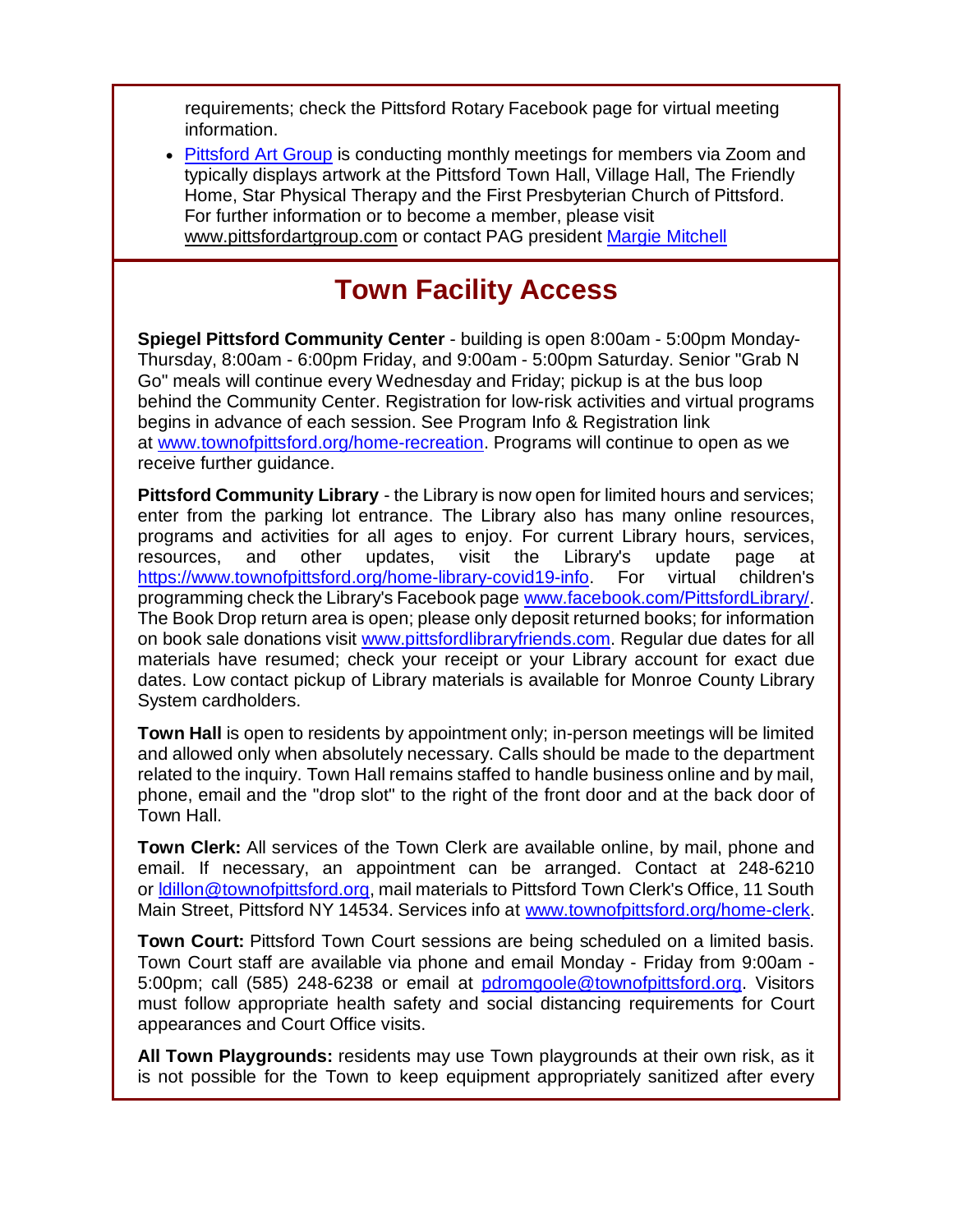use. Those using Town playgrounds are expected to observe COVID-19 social distancing and hygiene protocols.

**All Town Parks:** Farm View Park and Hopkins Park are closed as of November 2020 and will remain closed through the spring of 2021. All other Town parks remain open; all courts are open, all athletic fields are open to groups of 25 individuals or less, and all trails and walkways are accessible. Those using Town parks are expected to observe COVID-19 social distancing and hygiene protocols.

**Thornell Farm Park:** the park is open and per State requirements, all grass and turf sports fields are open to group activities of 25 individuals or less; the tennis courts, trails, walkways and the playground are open to residents. COVID-19 social distancing and hygiene protocols are required.

**King's Bend Park Lodges:** the lodges are open for reservations; per State and Federal governments all COVID-19 safety guidelines must be followed while at the lodges. Lodge capacities will adhere to New York State COVID-19 guidelines. Please note COVID-19 social distancing and hygiene protocols are required.

**The Mile Post School:** the building is closed to the public until further notice, as the site is being used as a Public Works crew operation center.

**Building Department:** As of May 15, 2020 the Governor has begun the phased reopening of New York State. The Town of Pittsford and the surrounding Finger Lakes region have met the criteria set by the Governor to reopen. Construction is included in Phase 1 of the reopening plan. As construction moves forward, all COVID-19 safety guidelines set by the State and Federal governments must be followed while on the job site. To protect the community and limit the spread of COVID-19, the Town of Pittsford has altered accordingly its inspection and permitting procedures. See the Town of Pittsford COVID-19 Building Inspection Procedures for details; additional information can be found here: New York State Construction Guidelines. For more information contact Town of Pittsford Building Inspector Mark Lenzi at [mlenzi@townofpittsford.org](mailto:mlenzi@townofpittsford.org?subject=COVID-19%20Construciton%20Information) or call the Town Building Department at 585-248-6265.

**Town Public Works** - Highway, Sewer and Parks Departments: All operations continue. Crews in these departments are following hygiene and social distancing protocols in light of the COVID-19 threat.

#### **Monroe County Services at Town facilities:**

The County has suspended until further notice Passport Services at Town Hall and Mobile DMV service at Pittsford Town Court. Find updated information for Monroe County DMV here [https://www2.monroecounty.gov/clerk-COVID-19.](http://r20.rs6.net/tn.jsp?f=001vGYnQEEn9Dr7pWe6QR9pkvIR3BfXMuc8937jggmtx-wDh7C9GPtvfbuUcIepFSHTKazOGkRSQnDSS44U4i3tm5bjAnT15QNMsb32ucQsB7V-XJ5A-rq8D_bDqWEj-5xnnyaeG4WXz2Lh6GAXl_1JQJYe81l0iOALAkVmfAYWm7c=&c=a256ri-a5MykarC7Wv64PtmhLEXR9MOxdRdb1DEXbyMDjIEG6chpzQ==&ch=eD3mScsc_qZlrffOmTCjpgKvAFhep9v7qlwYDavSmsSIHnQBDjs7LA==)

Further information and updates can be found at [www.townofpittsford.org/covid-19info.](http://r20.rs6.net/tn.jsp?f=001vGYnQEEn9Dr7pWe6QR9pkvIR3BfXMuc8937jggmtx-wDh7C9GPtvfSc3EtkByy5Hm4nPWny4jG1Zu8ghBIh623BK-4PYVaOnI5PfP0frn9WTSAXftJKzTwsDnRtuqC-s2THf_B2drarxMudwn5B9EGQjs2R6G_8bBAUKeovihxI=&c=a256ri-a5MykarC7Wv64PtmhLEXR9MOxdRdb1DEXbyMDjIEG6chpzQ==&ch=eD3mScsc_qZlrffOmTCjpgKvAFhep9v7qlwYDavSmsSIHnQBDjs7LA==)

# **COVID-19 Coronavirus Information Links**

Further Town of Pittsford COVID-19 coronavirus information and updates can be found at [www.townofpittsford.org/covid-19info.](http://r20.rs6.net/tn.jsp?f=001vGYnQEEn9Dr7pWe6QR9pkvIR3BfXMuc8937jggmtx-wDh7C9GPtvfSc3EtkByy5Hm4nPWny4jG1Zu8ghBIh623BK-4PYVaOnI5PfP0frn9WTSAXftJKzTwsDnRtuqC-s2THf_B2drarxMudwn5B9EGQjs2R6G_8bBAUKeovihxI=&c=a256ri-a5MykarC7Wv64PtmhLEXR9MOxdRdb1DEXbyMDjIEG6chpzQ==&ch=eD3mScsc_qZlrffOmTCjpgKvAFhep9v7qlwYDavSmsSIHnQBDjs7LA==)

[Pittsford Central School District COVID-19 Coronavirus Updates](http://r20.rs6.net/tn.jsp?f=001vGYnQEEn9Dr7pWe6QR9pkvIR3BfXMuc8937jggmtx-wDh7C9GPtvfaSWg_CeQXQ-mrsYOruEeuiKI9lx9I4WyFdtTMyDyW2DdaW1kGF_L0p5RGhNljZiRXr99OgzaND-F2lygCK5vLaUFod5eoW83WdRwD2C8oZWKCGo8lsIyRpYgT9S8ObPfw==&c=a256ri-a5MykarC7Wv64PtmhLEXR9MOxdRdb1DEXbyMDjIEG6chpzQ==&ch=eD3mScsc_qZlrffOmTCjpgKvAFhep9v7qlwYDavSmsSIHnQBDjs7LA==)